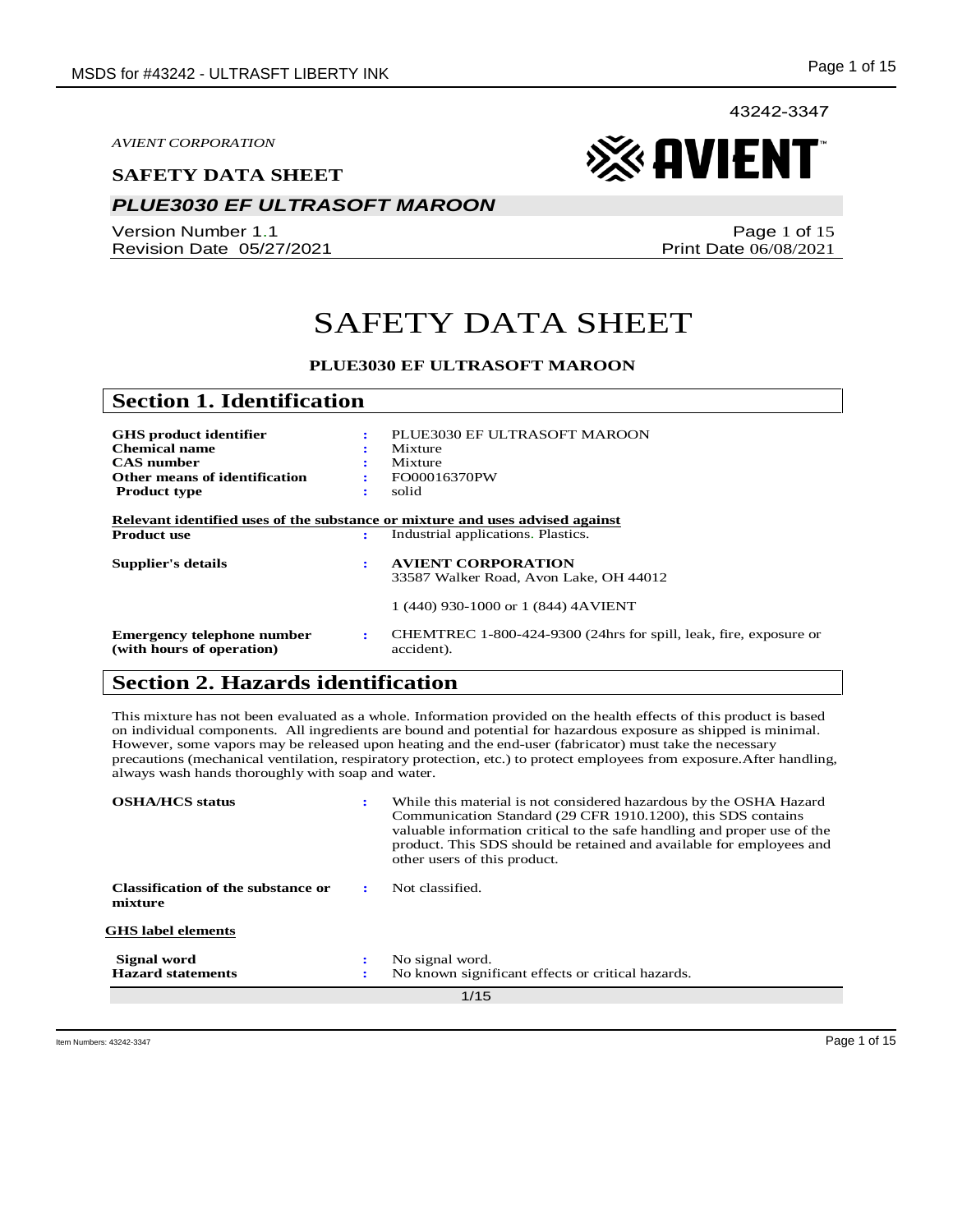### **SAFETY DATA SHEET**

# *PLUE3030 EF ULTRASOFT MAROON*

Version Number 1.1 Revision Date 05/27/2021

# ※ AVIENT

Page 2 of 15 Print Date 06/08/2021

#### **Precautionary statements**

|                                    | Not applicable. |
|------------------------------------|-----------------|
| Prevention                         | Not applicable. |
| <b>Response</b>                    | Not applicable. |
| <b>Storage</b>                     | Not applicable. |
| <b>Disposal</b>                    | Not applicable. |
| <b>Supplemental label elements</b> | None known.     |
| Hazards not otherwise classified   | None known.     |
|                                    | Not available.  |

## **Section 3. Composition/information on ingredients**

| Substance/mixture             | Mixture         |
|-------------------------------|-----------------|
| <b>Chemical name</b>          | $\cdot$ Mixture |
| Other means of identification | FO00016370PW    |

**CAS number/other identifiers**

| Ingredient name  |                                             | , number<br>CAS. |
|------------------|---------------------------------------------|------------------|
| Titanium dioxide | $\sim$ $\sim$<br>$- \leq =$<br>>≕<br>$-0.5$ | 13463-67-7       |

Any concentration shown as a range is to protect confidentiality or is due to batch variation.

**There are no additional ingredients present which, within the current knowledge of the supplier and in the concentrations applicable, are classified as hazardous to health or the environment and hence require reporting in this section.**

**Occupational exposure limits, if available, are listed in Section 8.**

### **Section 4. First aid measures**

#### **Description of necessary first aid measures**

| Eve contact         |    | Immediately flush eyes with plenty of water, occasionally lifting the<br>upper and lower eyelids. Check for and remove any contact lenses.<br>Get medical attention if irritation occurs. |
|---------------------|----|-------------------------------------------------------------------------------------------------------------------------------------------------------------------------------------------|
| <b>Inhalation</b>   |    | Remove victim to fresh air and keep at rest in a position comfortable<br>for breathing. Get medical attention if symptoms occur.                                                          |
| <b>Skin contact</b> | ٠. | Flush contaminated skin with plenty of water. Remove contaminated<br>clothing and shoes. Get medical attention if symptoms occur.                                                         |
| <b>Ingestion</b>    |    | Wash out mouth with water. Remove victim to fresh air and keep at<br>rest in a position comfortable for breathing. If material has been                                                   |
|                     |    | 2/15                                                                                                                                                                                      |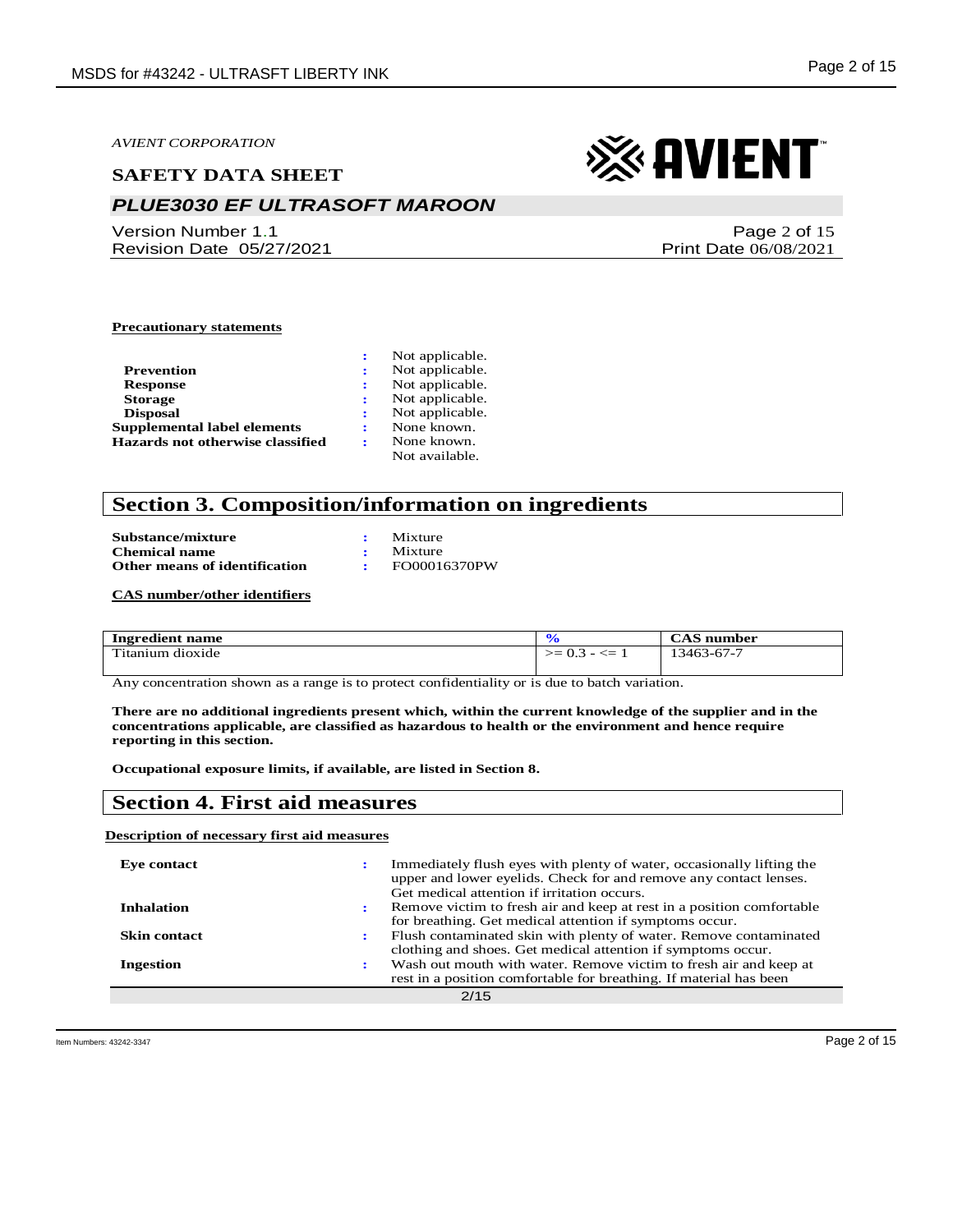### **SAFETY DATA SHEET**

# *PLUE3030 EF ULTRASOFT MAROON*

Version Number 1.1 Revision Date 05/27/2021

# ※ AVIENT

Page 3 of 15 Print Date 06/08/2021

swallowed and the exposed person is conscious, give small quantities of water to drink. Do not induce vomiting unless directed to do so by medical personnel. Get medical attention if symptoms occur.

#### **Most important symptoms/effects, acute and delayed**

#### **Potential acute health effects**

| <b>Eye contact</b><br><b>Inhalation</b><br><b>Skin contact</b><br><b>Ingestion</b> | No known significant effects or critical hazards.<br>÷<br>No known significant effects or critical hazards.<br>÷<br>No known significant effects or critical hazards.<br>÷<br>No known significant effects or critical hazards.<br>÷ |
|------------------------------------------------------------------------------------|--------------------------------------------------------------------------------------------------------------------------------------------------------------------------------------------------------------------------------------|
| Over-exposure signs/symptoms                                                       |                                                                                                                                                                                                                                      |
| <b>Eye contact</b>                                                                 | No specific data.<br>÷                                                                                                                                                                                                               |
| <b>Inhalation</b>                                                                  | No specific data.<br>÷                                                                                                                                                                                                               |
| <b>Skin contact</b>                                                                | No specific data.<br>٠.                                                                                                                                                                                                              |
| Ingestion                                                                          | No specific data.<br>÷                                                                                                                                                                                                               |
|                                                                                    | Indication of immediate medical attention and special treatment needed, if necessary                                                                                                                                                 |
| Notes to physician                                                                 | Treat symptomatically. Contact poison treatment specialist<br>÷<br>immediately if large quantities have been ingested or inhaled.                                                                                                    |
| <b>Specific treatments</b>                                                         | No specific treatment.<br>÷                                                                                                                                                                                                          |
| <b>Protection of first-aiders</b>                                                  | No action shall be taken involving any personal risk or without<br>÷<br>suitable training.                                                                                                                                           |

**See toxicological information (Section 11)**

## **Section 5. Fire-fighting measures**

#### **Extinguishing media**

| Suitable extinguishing media<br>Unsuitable extinguishing media | ٠.<br>÷              | In case of fire, use water spray (fog), foam, dry chemical or $CO2$ .<br>None known.                                                                           |
|----------------------------------------------------------------|----------------------|----------------------------------------------------------------------------------------------------------------------------------------------------------------|
| Specific hazards arising from the<br>chemical                  | $\ddot{\phantom{a}}$ | No specific fire or explosion hazard.                                                                                                                          |
| <b>Hazardous thermal</b><br>decomposition products             | ÷                    | May emit Hydrogen Chloride (HCl).<br>Decomposition products may include the following materials:<br>carbon dioxide<br>carbon monoxide<br>halogenated compounds |
|                                                                |                      | 3/15                                                                                                                                                           |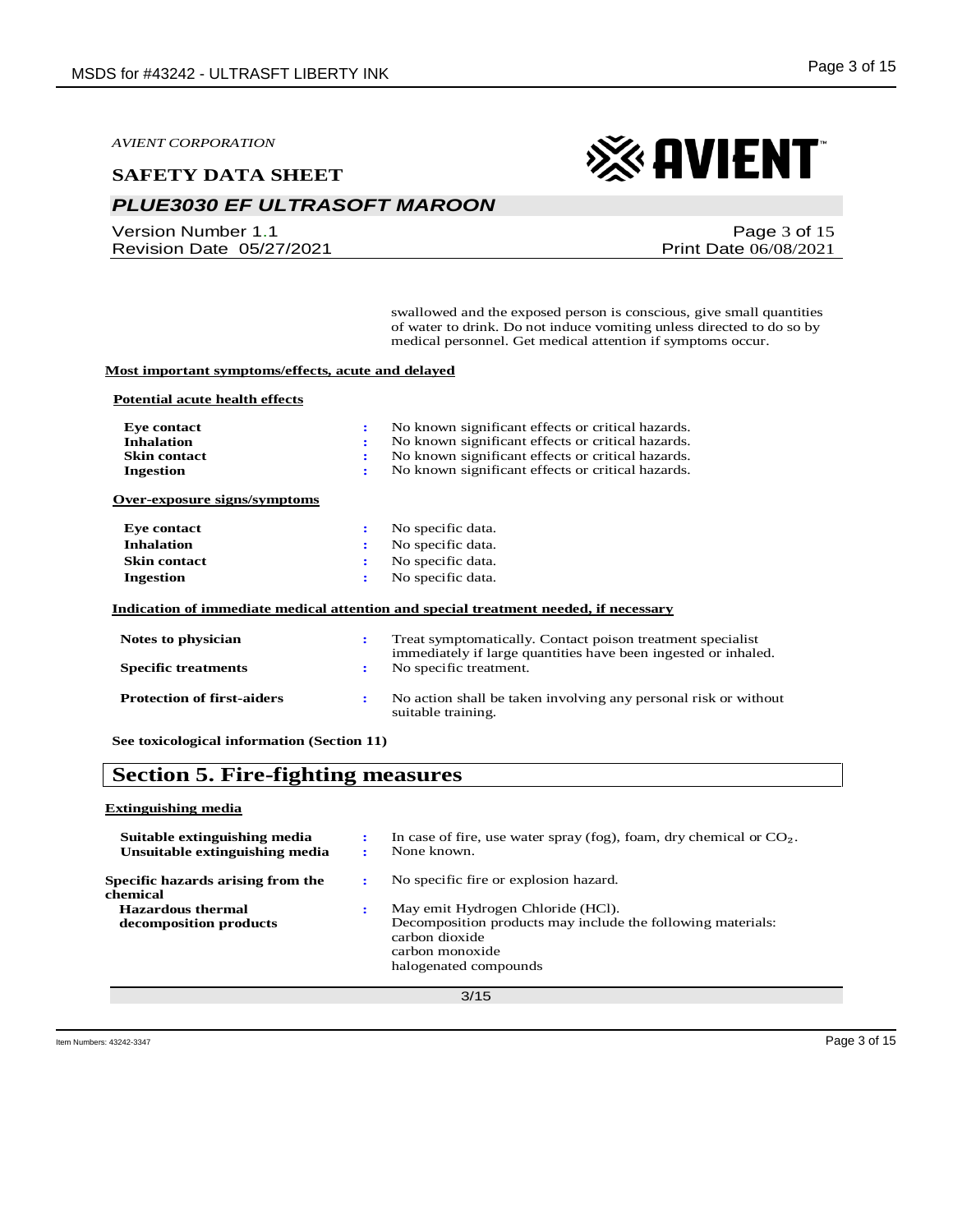### **SAFETY DATA SHEET**

# *PLUE3030 EF ULTRASOFT MAROON*

Version Number 1.1 Revision Date 05/27/2021



Page 4 of 15 Print Date 06/08/2021

metal oxide/oxides

| Special protective actions for fire-<br><b>fighters</b> |     | Promptly isolate the scene by removing all persons from the vicinity<br>of the incident if there is a fire. No action shall be taken involving any                                          |
|---------------------------------------------------------|-----|---------------------------------------------------------------------------------------------------------------------------------------------------------------------------------------------|
| Special protective equipment for<br>fire-fighters       | -21 | personal risk or without suitable training.<br>Fire-fighters should wear appropriate protective equipment and self-<br>contained breathing apparatus (SCBA) with a full face-piece operated |
|                                                         |     | in positive pressure mode.                                                                                                                                                                  |

# **Section 6. Accidental release measures**

#### **Personal precautions, protective equipment and emergency procedures**

| For non-emergency personnel<br>For emergency responders | ÷<br>÷ | No action shall be taken involving any personal risk or without<br>suitable training. Evacuate surrounding areas. Keep unnecessary and<br>unprotected personnel from entering. Do not touch or walk through<br>spilled material. Put on appropriate personal protective equipment.<br>If specialized clothing is required to deal with the spillage, take note |
|---------------------------------------------------------|--------|----------------------------------------------------------------------------------------------------------------------------------------------------------------------------------------------------------------------------------------------------------------------------------------------------------------------------------------------------------------|
|                                                         |        | of any information in Section 8 on suitable and unsuitable materials.<br>See also the information in "For non-emergency personnel".                                                                                                                                                                                                                            |
| <b>Environmental precautions</b>                        | ÷      | Avoid dispersal of spilled material and runoff and contact with soil,<br>waterways, drains and sewers. Inform the relevant authorities if the<br>product has caused environmental pollution (sewers, waterways, soil<br>or air).                                                                                                                               |
| Methods and materials for containment and cleaning up   |        |                                                                                                                                                                                                                                                                                                                                                                |
| <b>Small spill</b>                                      | ÷      | Move containers from spill area. Vacuum or sweep up material and<br>place in a designated, labeled waste container. Dispose of via a<br>licensed waste disposal contractor.                                                                                                                                                                                    |
| Large spill                                             | ٠.     | Move containers from spill area. Prevent entry into sewers, water<br>courses, basements or confined areas. Vacuum or sweep up material<br>and place in a designated, labeled waste container. Dispose of via a<br>licensed waste disposal contractor. Note: see Section 1 for emergency<br>contact information and Section 13 for waste disposal.              |

# **Section 7. Handling and storage**

| <b>Precautions for safe handling</b>                                    |                                                                                                                                                                                                                                                                                         |
|-------------------------------------------------------------------------|-----------------------------------------------------------------------------------------------------------------------------------------------------------------------------------------------------------------------------------------------------------------------------------------|
| <b>Protective measures</b><br>Advice on general occupational<br>hygiene | Put on appropriate personal protective equipment (see Section 8).<br>Eating, drinking and smoking should be prohibited in areas where this<br>material is handled, stored and processed. Workers should wash hands<br>and face before eating, drinking and smoking. Remove contaminated |
|                                                                         | $\cdot$ $\cdot$ $\cdot$ $\cdot$                                                                                                                                                                                                                                                         |

4/15

Item Numbers: 43242-3347 Page 4 of 15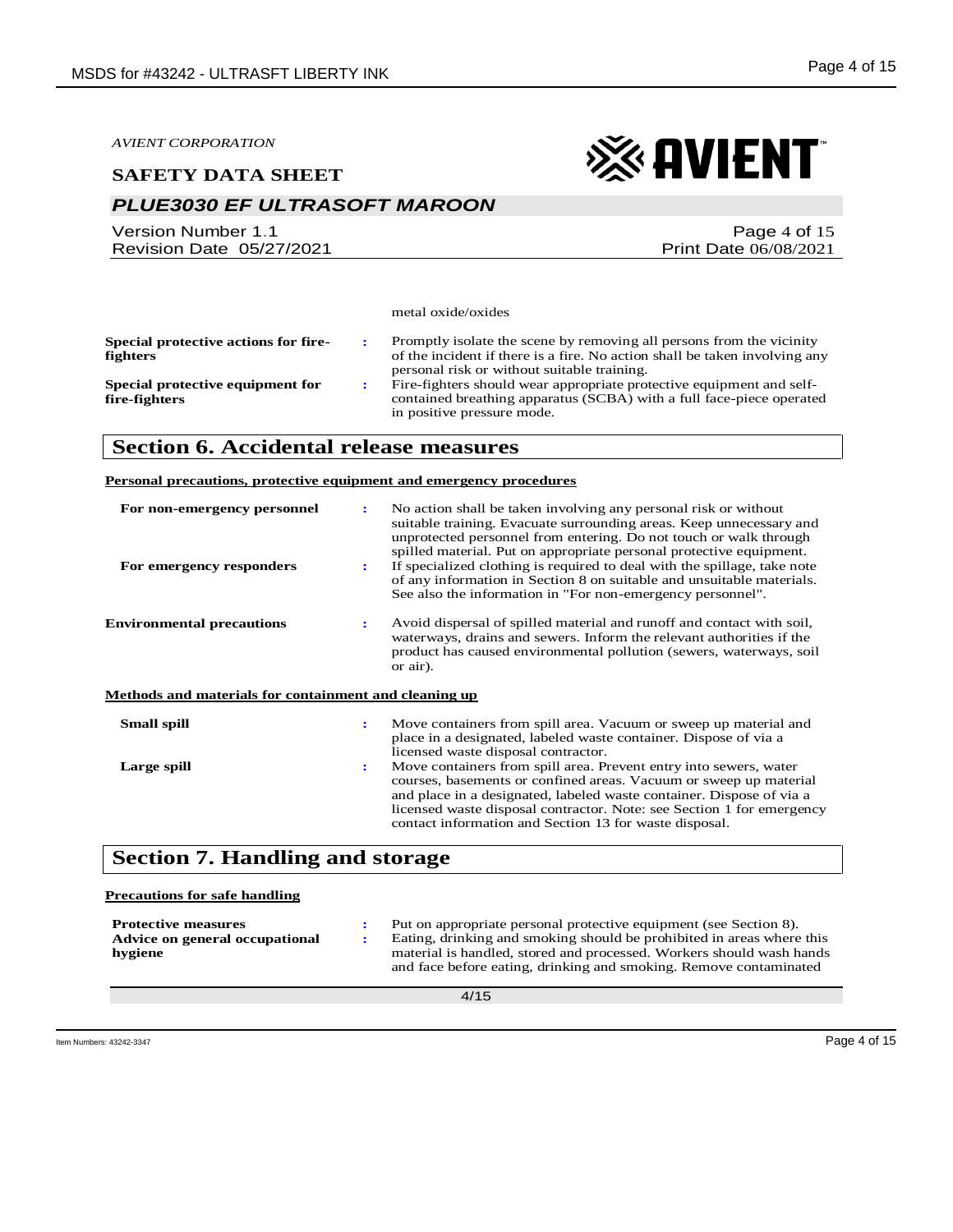### **SAFETY DATA SHEET**

# *PLUE3030 EF ULTRASOFT MAROON*

Version Number 1.1 Revision Date 05/27/2021

# ※ AVIENT

Page 5 of 15 Print Date 06/08/2021

clothing and protective equipment before entering eating areas. See also Section 8 for additional information on hygiene measures.

**Conditions for safe storage, including any incompatibilities** **:** Store in accordance with local regulations. Store in original container protected from direct sunlight in a dry, cool and well-ventilated area, away from incompatible materials (see Section 10) and food and drink. Keep container tightly closed and sealed until ready for use. Containers that have been opened must be carefully resealed and kept upright to prevent leakage. Do not store in unlabeled containers. Use appropriate containment to avoid environmental contamination.

# **Section 8. Exposure controls/personal protection**

#### **Control parameters**

#### **Occupational exposure limits**

| <b>Ingredient name</b>                                   | <b>Exposure limits</b>                                                                                                                                                                                                                                                                                                                                                                             |
|----------------------------------------------------------|----------------------------------------------------------------------------------------------------------------------------------------------------------------------------------------------------------------------------------------------------------------------------------------------------------------------------------------------------------------------------------------------------|
| Titanium dioxide                                         | <b>OSHA PEL 1989 (1989-03-01)</b><br>TWA 10 mg/m3 Form: Total dust<br><b>OSHA PEL (1993-06-30)</b><br>TWA 15 mg/m3 Form: Total dust<br><b>ACGIH TLV</b> (1996-05-18)<br>TWA $10 \text{ mg/m}$ 3                                                                                                                                                                                                    |
| Appropriate engineering controls<br>÷                    | Good general ventilation should be sufficient to control worker<br>exposure to airborne contaminants.                                                                                                                                                                                                                                                                                              |
| <b>Environmental exposure controls</b><br>$\ddot{\cdot}$ | Emissions from ventilation or work process equipment should be<br>checked to ensure they comply with the requirements of<br>environmental protection legislation. In some cases, fume scrubbers,<br>filters or engineering modifications to the process equipment will be<br>necessary to reduce emissions to acceptable levels.                                                                   |
| <b>Individual protection measures</b>                    |                                                                                                                                                                                                                                                                                                                                                                                                    |
| <b>Hygiene</b> measures<br>÷                             | Wash hands, forearms and face thoroughly after handling chemical<br>products, before eating, smoking and using the lavatory and at the end<br>of the working period. Appropriate techniques should be used to<br>remove potentially contaminated clothing. Wash contaminated<br>clothing before reusing. Ensure that eyewash stations and safety<br>showers are close to the workstation location. |
| <b>Eye/face protection</b><br>÷                          | Safety eyewear complying with an approved standard should be used<br>when a risk assessment indicates this is necessary to avoid exposure to                                                                                                                                                                                                                                                       |
|                                                          | 5/15                                                                                                                                                                                                                                                                                                                                                                                               |

Item Numbers: 43242-3347 Page 5 of 15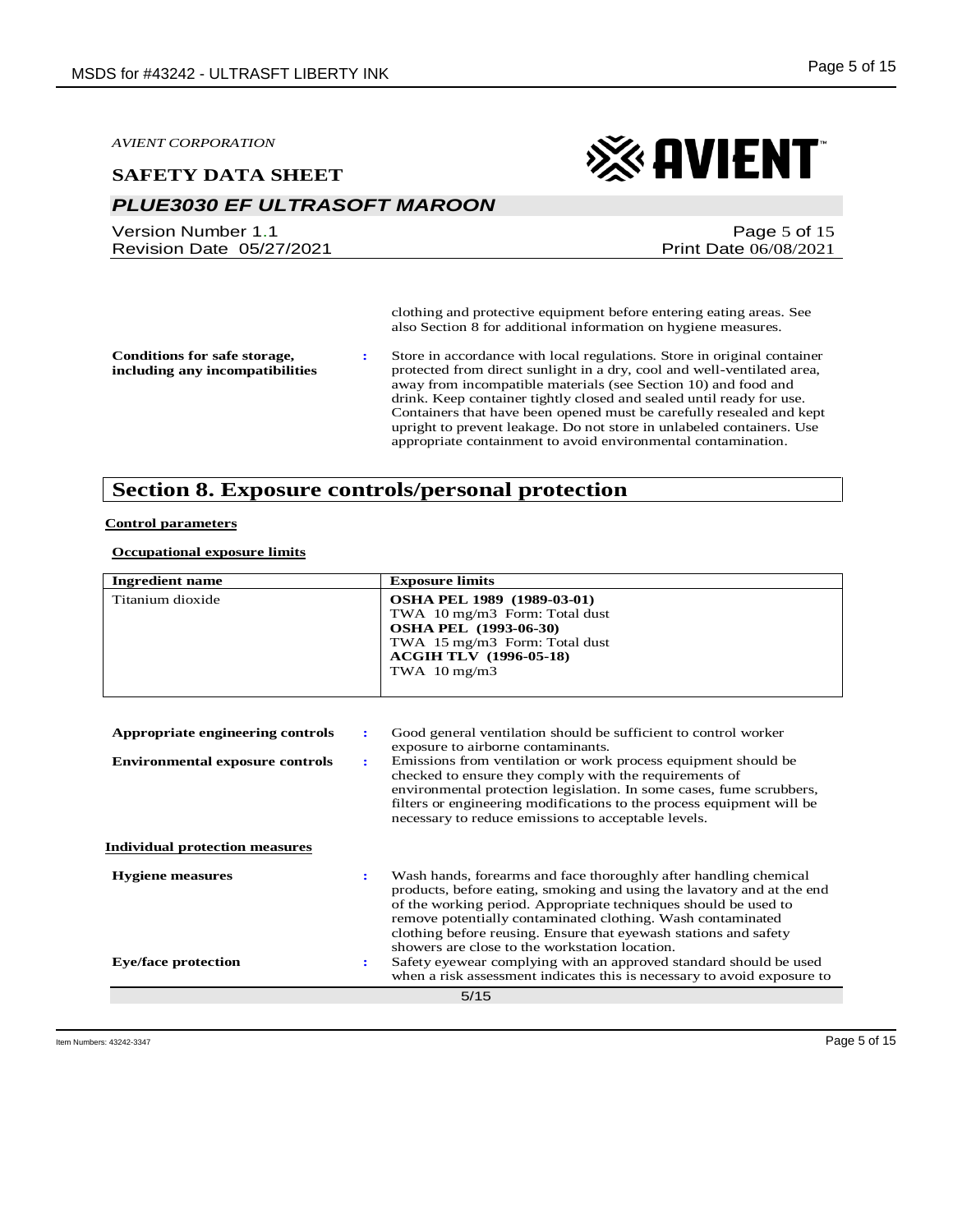#### **SAFETY DATA SHEET**

# *PLUE3030 EF ULTRASOFT MAROON*

Version Number 1.1 Revision Date 05/27/2021

# ※AVIENT

Page 6 of 15 Print Date 06/08/2021

liquid splashes, mists, gases or dusts. If contact is possible, the following protection should be worn, unless the assessment indicates a higher degree of protection: safety glasses with side-shields.

| <b>Skin protection</b>        |                                                                                                                                                                                                                                                                                         |
|-------------------------------|-----------------------------------------------------------------------------------------------------------------------------------------------------------------------------------------------------------------------------------------------------------------------------------------|
| <b>Hand protection</b>        | Chemical-resistant, impervious gloves complying with an approved<br>÷<br>standard should be worn at all times when handling chemical products<br>if a risk assessment indicates this is necessary.                                                                                      |
| <b>Body protection</b>        | Personal protective equipment for the body should be selected based<br>٠.<br>on the task being performed and the risks involved and should be<br>approved by a specialist before handling this product.                                                                                 |
| Other skin protection         | Appropriate footwear and any additional skin protection measures<br>should be selected based on the task being performed and the risks<br>involved and should be approved by a specialist before handling this<br>product.                                                              |
| <b>Respiratory protection</b> | Based on the hazard and potential for exposure, select a respirator that<br>٠.<br>meets the appropriate standard or certification. Respirators must be<br>used according to a respiratory protection program to ensure proper<br>fitting, training, and other important aspects of use. |

# **Section 9. Physical and chemical properties**

#### **Appearance**

| <b>Physical state</b><br>÷            | solid [Paste.]               |
|---------------------------------------|------------------------------|
|                                       |                              |
| Color                                 | <b>RED</b>                   |
| Odor                                  | Faint odor.                  |
| Odor threshold                        | Not available.               |
| рH                                    | Not available.               |
| <b>Melting point</b>                  | Not available.               |
| <b>Boiling point</b>                  | Not available.               |
| <b>Flash point</b><br>÷               | Not available.               |
| <b>Burning time</b>                   | Not available.               |
| <b>Burning rate</b>                   | Not available.               |
| <b>Evaporation rate</b>               | Not available.               |
| <b>Flammability (solid, gas)</b>      | Not available.               |
| Lower and upper explosive             | <b>Lower:</b> Not available. |
| (flammable) limits                    | <b>Upper:</b> Not available. |
| Vapor pressure<br>÷                   | Not available.               |
| Vapor density<br>÷                    | Not available.               |
| <b>Relative density</b>               | Not available.               |
| Solubility                            | Not available.               |
| Solubility in water<br>÷              | insoluble in water.          |
| <b>Partition coefficient: n-</b><br>÷ | Not available.               |

6/15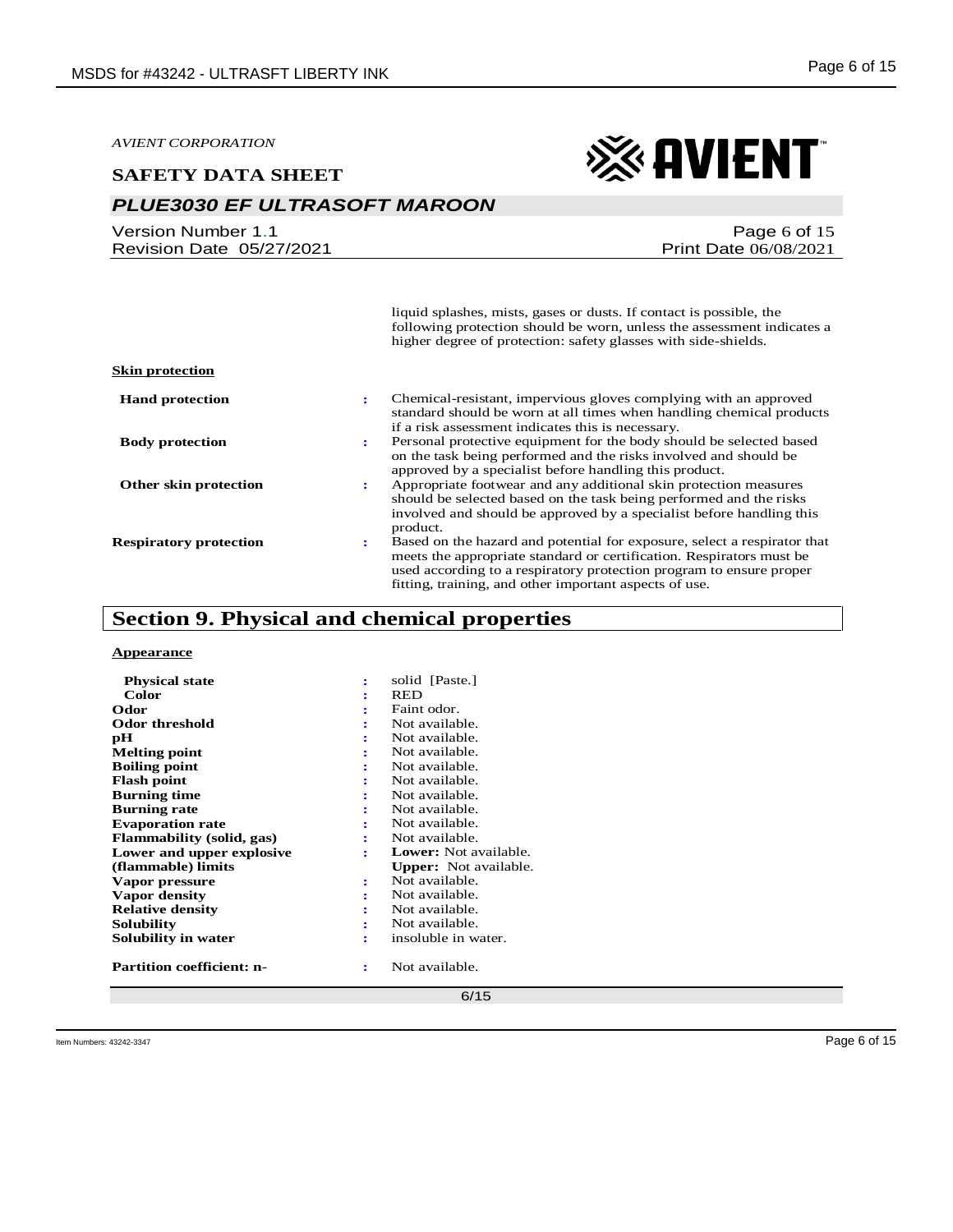**octanol/water**

### **SAFETY DATA SHEET**

# *PLUE3030 EF ULTRASOFT MAROON*

Version Number 1.1 Revision Date 05/27/2021 ※AVIENT

Page 7 of 15 Print Date 06/08/2021

| <b>Auto-ignition temperature</b>      | ÷                    | Not available.                 |
|---------------------------------------|----------------------|--------------------------------|
| <b>Decomposition temperature</b>      | ÷                    | Not available.                 |
| <b>SADT</b>                           | ÷                    | Not available.                 |
| <b>Viscosity</b>                      | ÷                    | <b>Dynamic:</b> Not available. |
|                                       |                      | Kinematic: Not available.      |
| Aerosol product                       |                      |                                |
| <b>Heat of combustion</b>             | ÷                    | Not available.                 |
| <b>Ignition distance</b>              | ÷                    | Not available.                 |
| <b>Enclosed space ignition - Time</b> | ÷                    | Not available.                 |
| equivalent                            |                      |                                |
| <b>Enclosed space ignition -</b>      | ÷                    | Not available.                 |
| <b>Deflagration density</b>           |                      |                                |
| <b>Flame height</b>                   | ÷                    | Not available.                 |
| <b>Flame duration</b>                 | $\ddot{\phantom{a}}$ | Not available.                 |

# **Section 10. Stability and reactivity**

| <b>Reactivity</b>                          | ÷         | No specific test data related to reactivity available for this product or<br>its ingredients.           |
|--------------------------------------------|-----------|---------------------------------------------------------------------------------------------------------|
| <b>Chemical stability</b>                  | ٠         | Stable under recommended storage and handling conditions (see<br>Section 7).                            |
| <b>Possibility of hazardous reactions</b>  | ٠.        | Under normal conditions of storage and use, hazardous reactions will<br>not occur.                      |
| <b>Conditions to avoid</b>                 | $\bullet$ | Keep away from extreme heat and oxidizing agents.                                                       |
| <b>Incompatible materials</b>              | :         | Avoid contact with acetal homopolymers and acetyl homopolymers<br>during processing.                    |
| <b>Hazardous decomposition</b><br>products | ÷         | Under normal conditions of storage and use, hazardous decomposition<br>products should not be produced. |

# **Section 11. Toxicological information**

#### **Information on toxicological effects**

**Acute toxicity**

| <b>Product/ingredient name</b> | <b>Result</b>   | <b>Species</b> | Dose                       | Exposure |
|--------------------------------|-----------------|----------------|----------------------------|----------|
| Titanium oxide                 |                 |                |                            |          |
|                                | LC50 Inhalation | Rat - Male     | $6.82 \text{ Mg}/l$        | 4 h      |
|                                | Dusts and mists |                |                            |          |
|                                | LD50 Dermal     | Rabbit         | $> 5,000 \,\mathrm{mg/kg}$ |          |
|                                |                 |                |                            |          |

 **Conclusion/Summary :** Mixture.Not fully tested.

7/15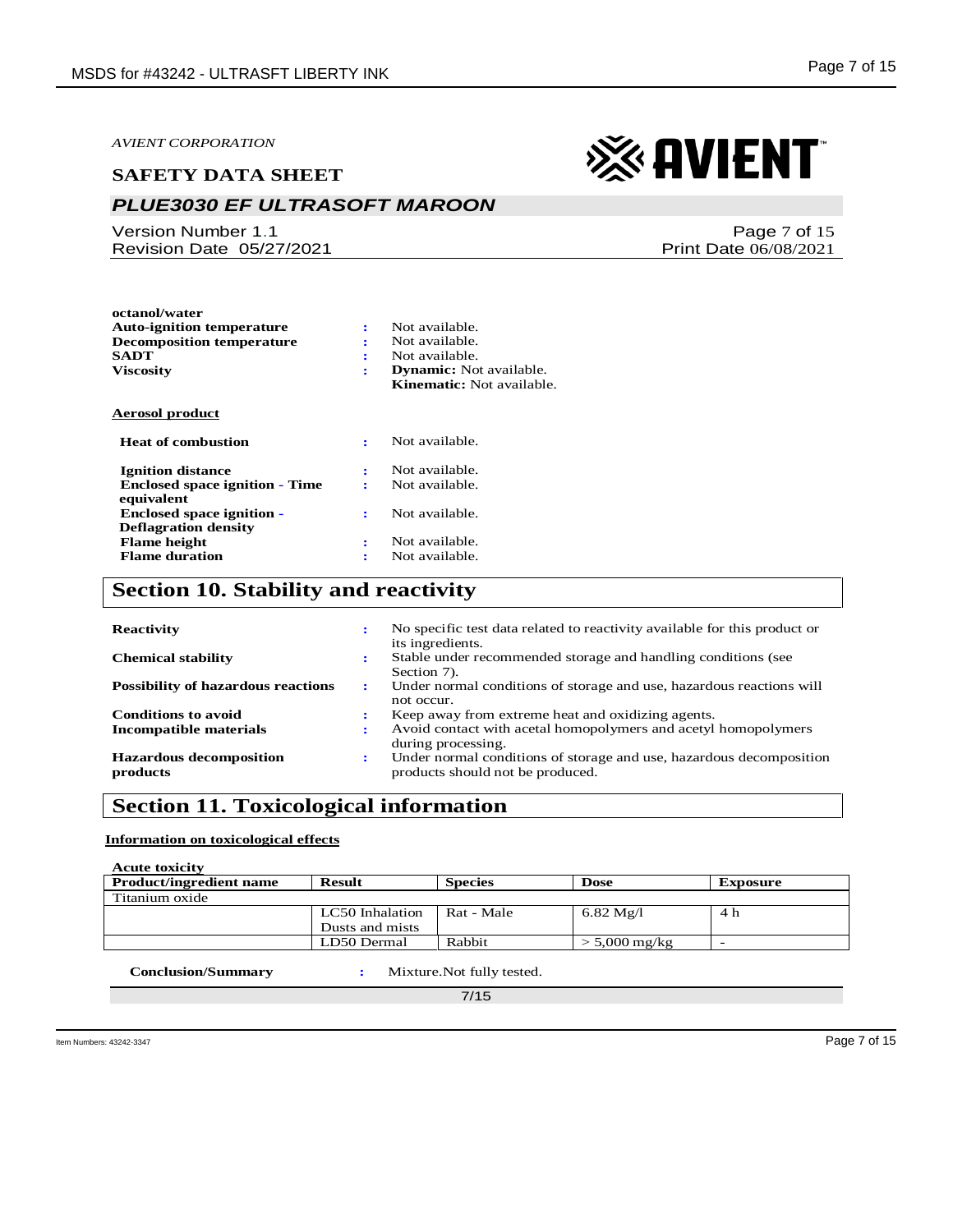### **SAFETY DATA SHEET**

# *PLUE3030 EF ULTRASOFT MAROON*

Version Number 1.1 Revision Date 05/27/2021

Page 8 of 15 Print Date 06/08/2021

#### **Irritation/Corrosion**

| <b>Product/ingredient name</b>                                                | <b>Result</b>                               |             | <b>Species</b>                                                                         | <b>Score</b>   | <b>Exposure</b> | <b>Observation</b> |
|-------------------------------------------------------------------------------|---------------------------------------------|-------------|----------------------------------------------------------------------------------------|----------------|-----------------|--------------------|
| Titanium oxide                                                                | Skin - Mild irritant                        |             | Human                                                                                  | $\overline{a}$ | 72 hrs          | $\overline{a}$     |
| <b>Conclusion/Summary</b><br><b>Skin</b><br><b>Eyes</b><br><b>Respiratory</b> | $\ddot{\phantom{a}}$<br>$\ddot{\cdot}$<br>÷ |             | Mixture. Not fully tested.<br>Mixture. Not fully tested.<br>Mixture. Not fully tested. |                |                 |                    |
| <b>Sensitization</b>                                                          |                                             |             |                                                                                        |                |                 |                    |
| <b>Conclusion/Summary</b><br><b>Skin</b><br><b>Respiratory</b>                | $\ddot{\cdot}$<br>÷                         |             | Mixture. Not fully tested.<br>Mixture.Not fully tested.                                |                |                 |                    |
| <b>Mutagenicity</b>                                                           |                                             |             |                                                                                        |                |                 |                    |
| <b>Conclusion/Summary</b>                                                     | ÷                                           |             | Mixture. Not fully tested.                                                             |                |                 |                    |
| <b>Carcinogenicity</b>                                                        |                                             |             |                                                                                        |                |                 |                    |
| <b>Conclusion/Summary</b>                                                     | ÷                                           |             | Mixture.Not fully tested.                                                              |                |                 |                    |
| <b>Classification</b>                                                         |                                             |             |                                                                                        |                |                 |                    |
| Product/ingredient name                                                       | <b>OSHA</b>                                 | <b>IARC</b> | <b>NTP</b>                                                                             |                |                 |                    |
| Titanium oxide                                                                | $\overline{\phantom{a}}$                    | 2B          | $\omega$                                                                               |                |                 |                    |
| <b>Reproductive toxicity</b><br><b>Conclusion/Summary</b>                     | ÷                                           |             | Mixture. Not fully tested.                                                             |                |                 |                    |
| <b>Teratogenicity</b>                                                         |                                             |             |                                                                                        |                |                 |                    |
| <b>Conclusion/Summary</b>                                                     | ÷                                           |             | Mixture. Not fully tested.                                                             |                |                 |                    |
| Specific target organ toxicity (single exposure)<br>Not available.            |                                             |             |                                                                                        |                |                 |                    |
| Specific target organ toxicity (repeated exposure)<br>Not available.          |                                             |             |                                                                                        |                |                 |                    |
| <b>Aspiration hazard</b><br>Not available.                                    |                                             |             |                                                                                        |                |                 |                    |
|                                                                               |                                             |             | 8/15                                                                                   |                |                 |                    |

# ※ AVIENT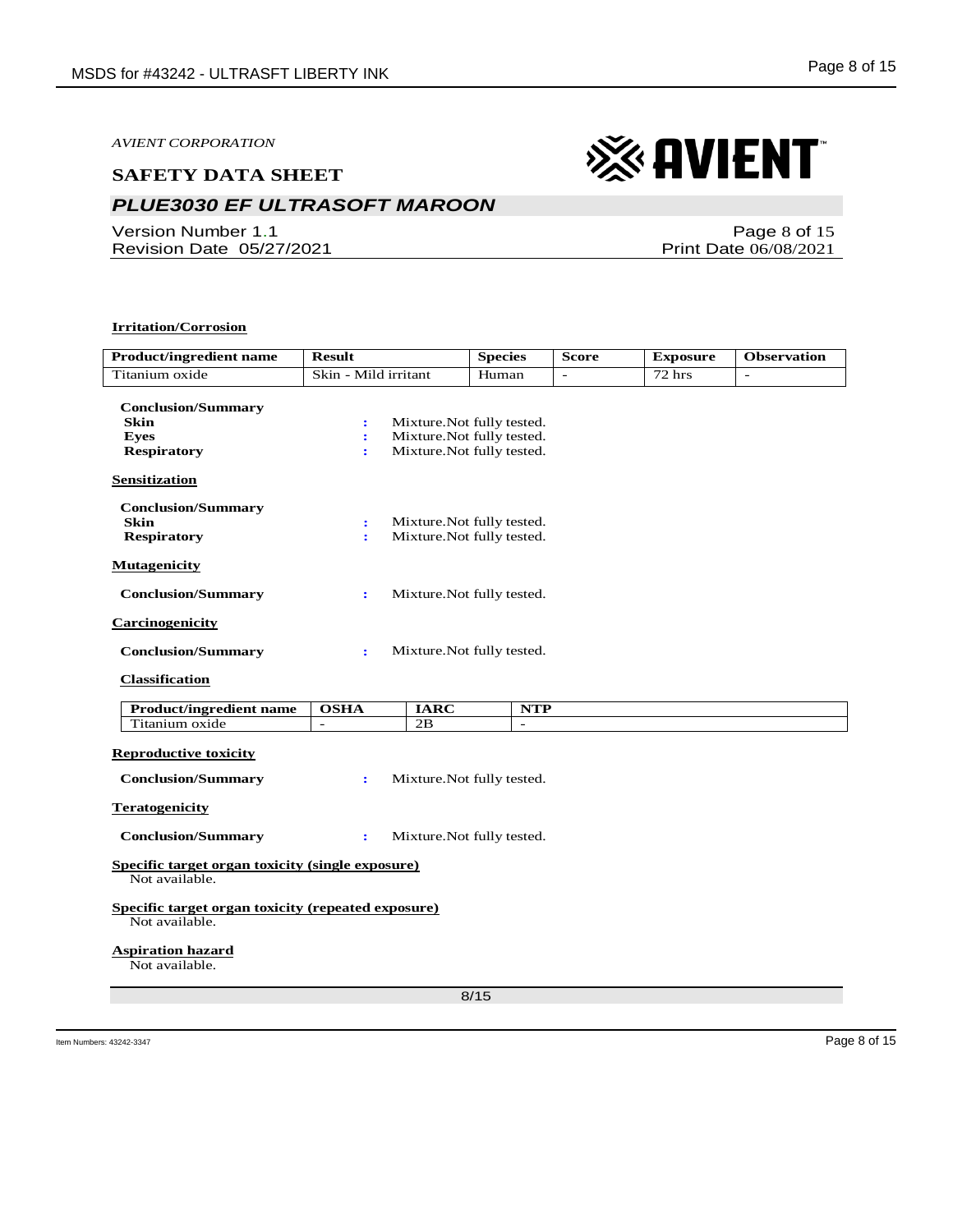| <i>AVIENT CORPORATION</i>                                                                                                                     |                                                                                                                                                                                                                                                                                                                                                                                                                           |
|-----------------------------------------------------------------------------------------------------------------------------------------------|---------------------------------------------------------------------------------------------------------------------------------------------------------------------------------------------------------------------------------------------------------------------------------------------------------------------------------------------------------------------------------------------------------------------------|
| <b>SAFETY DATA SHEET</b>                                                                                                                      | <b>&amp; AVIENT</b>                                                                                                                                                                                                                                                                                                                                                                                                       |
| <b>PLUE3030 EF ULTRASOFT MAROON</b>                                                                                                           |                                                                                                                                                                                                                                                                                                                                                                                                                           |
| Version Number 1.1<br>Revision Date 05/27/2021                                                                                                | Page 9 of 15<br><b>Print Date 06/08/2021</b>                                                                                                                                                                                                                                                                                                                                                                              |
|                                                                                                                                               |                                                                                                                                                                                                                                                                                                                                                                                                                           |
| Information on the likely routes of<br>exposure                                                                                               | Not available.<br>÷                                                                                                                                                                                                                                                                                                                                                                                                       |
| <b>Potential acute health effects</b>                                                                                                         |                                                                                                                                                                                                                                                                                                                                                                                                                           |
| <b>Eye contact</b><br><b>Inhalation</b><br><b>Skin contact</b><br><b>Ingestion</b>                                                            | No known significant effects or critical hazards.<br>$\ddot{\phantom{a}}$<br>No known significant effects or critical hazards.<br>÷<br>No known significant effects or critical hazards.<br>No known significant effects or critical hazards.                                                                                                                                                                             |
|                                                                                                                                               | Symptoms related to the physical, chemical and toxicological characteristics                                                                                                                                                                                                                                                                                                                                              |
| <b>Eye contact</b><br><b>Inhalation</b><br><b>Skin contact</b><br><b>Ingestion</b>                                                            | No specific data.<br>$\ddot{\cdot}$<br>No specific data.<br>÷<br>No specific data.<br>No specific data.                                                                                                                                                                                                                                                                                                                   |
|                                                                                                                                               | Delayed and immediate effects and also chronic effects from short and long term exposure                                                                                                                                                                                                                                                                                                                                  |
| <b>Short term exposure</b>                                                                                                                    |                                                                                                                                                                                                                                                                                                                                                                                                                           |
| <b>Potential immediate effects</b><br><b>Potential delayed effects</b>                                                                        | Not available.<br>÷<br>Not available.<br>÷                                                                                                                                                                                                                                                                                                                                                                                |
| Long term exposure                                                                                                                            |                                                                                                                                                                                                                                                                                                                                                                                                                           |
| <b>Potential immediate effects</b><br><b>Potential delayed effects</b>                                                                        | Not available.<br>÷<br>Not available.<br>÷                                                                                                                                                                                                                                                                                                                                                                                |
| Potential chronic health effects                                                                                                              |                                                                                                                                                                                                                                                                                                                                                                                                                           |
| <b>Conclusion/Summary</b>                                                                                                                     | Mixture. Not fully tested.<br>$\ddot{\cdot}$                                                                                                                                                                                                                                                                                                                                                                              |
| General<br><b>Carcinogenicity</b><br><b>Mutagenicity</b><br><b>Teratogenicity</b><br><b>Developmental effects</b><br><b>Fertility effects</b> | No known significant effects or critical hazards.<br>$\ddot{\cdot}$<br>No known significant effects or critical hazards.<br>$\ddot{\cdot}$<br>No known significant effects or critical hazards.<br>$\ddot{\cdot}$<br>No known significant effects or critical hazards.<br>$\ddot{\cdot}$<br>No known significant effects or critical hazards.<br>$\ddot{\cdot}$<br>No known significant effects or critical hazards.<br>÷ |
| <b>Numerical measures of toxicity</b>                                                                                                         |                                                                                                                                                                                                                                                                                                                                                                                                                           |
| <b>Acute toxicity estimates</b>                                                                                                               |                                                                                                                                                                                                                                                                                                                                                                                                                           |

| <b>Product/ingredient name</b> | <b>Dral</b> | Dermal | <b>Inhalation</b><br>(gases) | <b>Inhalation</b><br>(vapors) | <b>Inhalation</b><br>(dusts and |
|--------------------------------|-------------|--------|------------------------------|-------------------------------|---------------------------------|
|                                |             |        |                              |                               |                                 |
|                                |             | 9/15   |                              |                               |                                 |
|                                |             |        |                              |                               |                                 |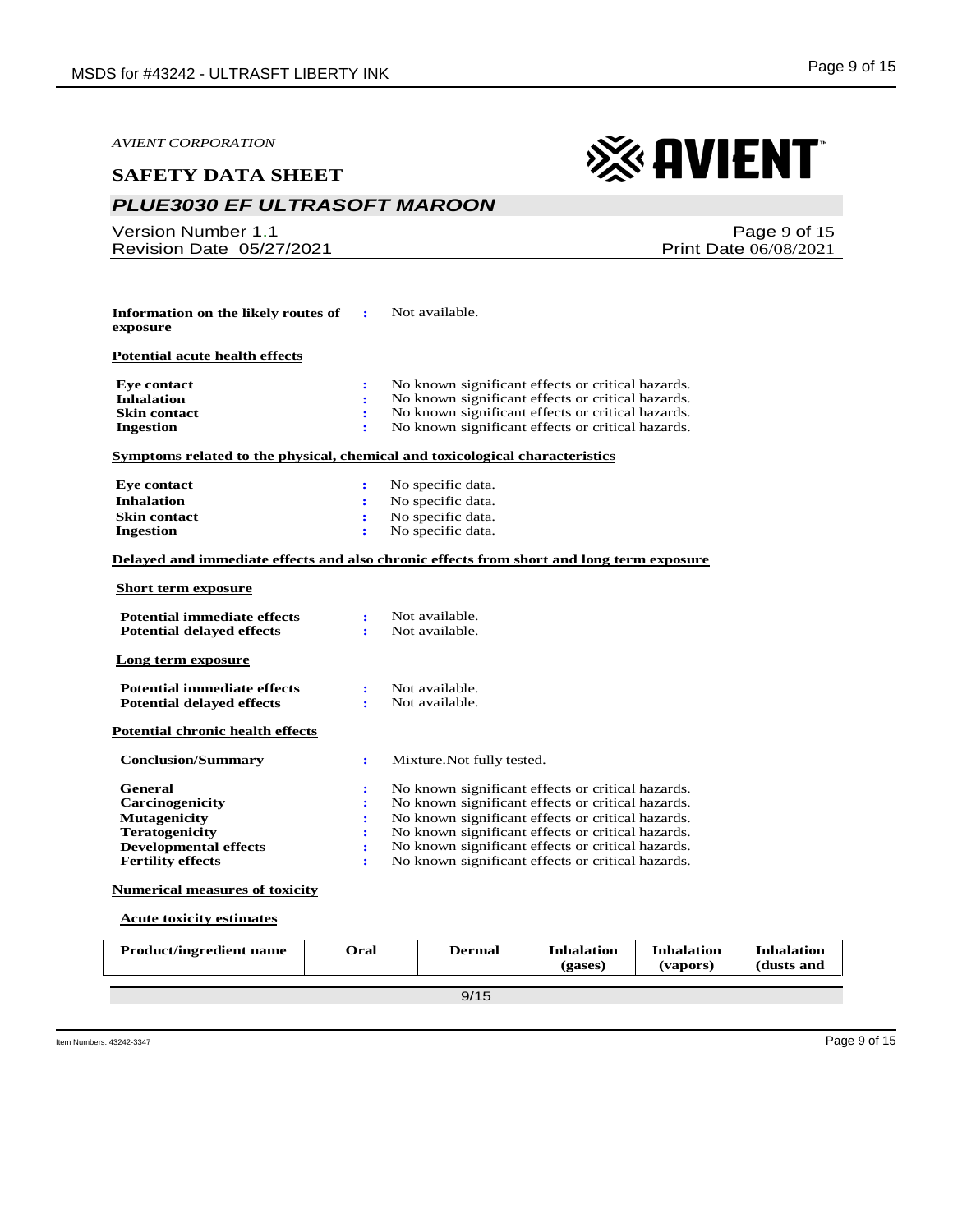#### **SAFETY DATA SHEET**

## *PLUE3030 EF ULTRASOFT MAROON*

Version Number 1.1 Revision Date 05/27/2021

Page 10 of 15 Print Date 06/08/2021

|                                        |     |     |     |     | mists)              |
|----------------------------------------|-----|-----|-----|-----|---------------------|
| PLUE3030 EF ULTRASOFT<br><b>MAROON</b> | N/A | N/A | N/A | N/A | $6.82 \text{ Mg}/l$ |
| Titanium oxide                         | N/A | N/A | N/A | N/A | $6.82 \text{ Mg}/l$ |

**Other information :** This mixture has not been evaluated as a whole for health effects. Exposure effects listed are based on existing health data for the individual components which comprise the mixture.

# **Section 12. Ecological information**

#### **Toxicity**

| Product/ingredient name                                           | <b>Result</b> |                               | <b>Species</b>                                                                   | <b>Exposure</b> |
|-------------------------------------------------------------------|---------------|-------------------------------|----------------------------------------------------------------------------------|-----------------|
| Titanium oxide                                                    |               |                               |                                                                                  |                 |
|                                                                   |               | Acute $LC50 > 1,000$ Mg/l     | Fish - Fundulus heteroclitus                                                     | 96 h            |
|                                                                   | Marine water  |                               |                                                                                  |                 |
|                                                                   |               | Acute LC50 3 Mg/l Fresh water | Crustaceans - Ceriodaphnia                                                       | 48 h            |
|                                                                   |               |                               | dubia                                                                            |                 |
|                                                                   |               | Acute LC50 6.5 Mg/l Fresh     | Daphnia - Daphnia pulex                                                          | 48 h            |
|                                                                   | water         |                               |                                                                                  |                 |
| PLUE3030 EF ULTRASOFT MAROON                                      |               |                               |                                                                                  |                 |
| Remarks - Acute - Aquatic                                         |               |                               | Chemicals are not readily available as they are bound within the polymer matrix. |                 |
| invertebrates.:                                                   |               |                               |                                                                                  |                 |
| <b>Conclusion/Summary</b><br><b>Persistence and degradability</b> | ÷             | polymer matrix.               | Chemicals are not readily available as they are bound within the                 |                 |
| <b>Conclusion/Summary</b>                                         | ÷             | polymer matrix.               | Chemicals are not readily available as they are bound within the                 |                 |
| <b>Conclusion/Summary</b>                                         | ÷             | polymer matrix.               | Chemicals are not readily available as they are bound within the                 |                 |
| <b>Bioaccumulative potential</b><br>Not available.                |               |                               |                                                                                  |                 |
| 10/15                                                             |               |                               |                                                                                  |                 |

# ※AVIENT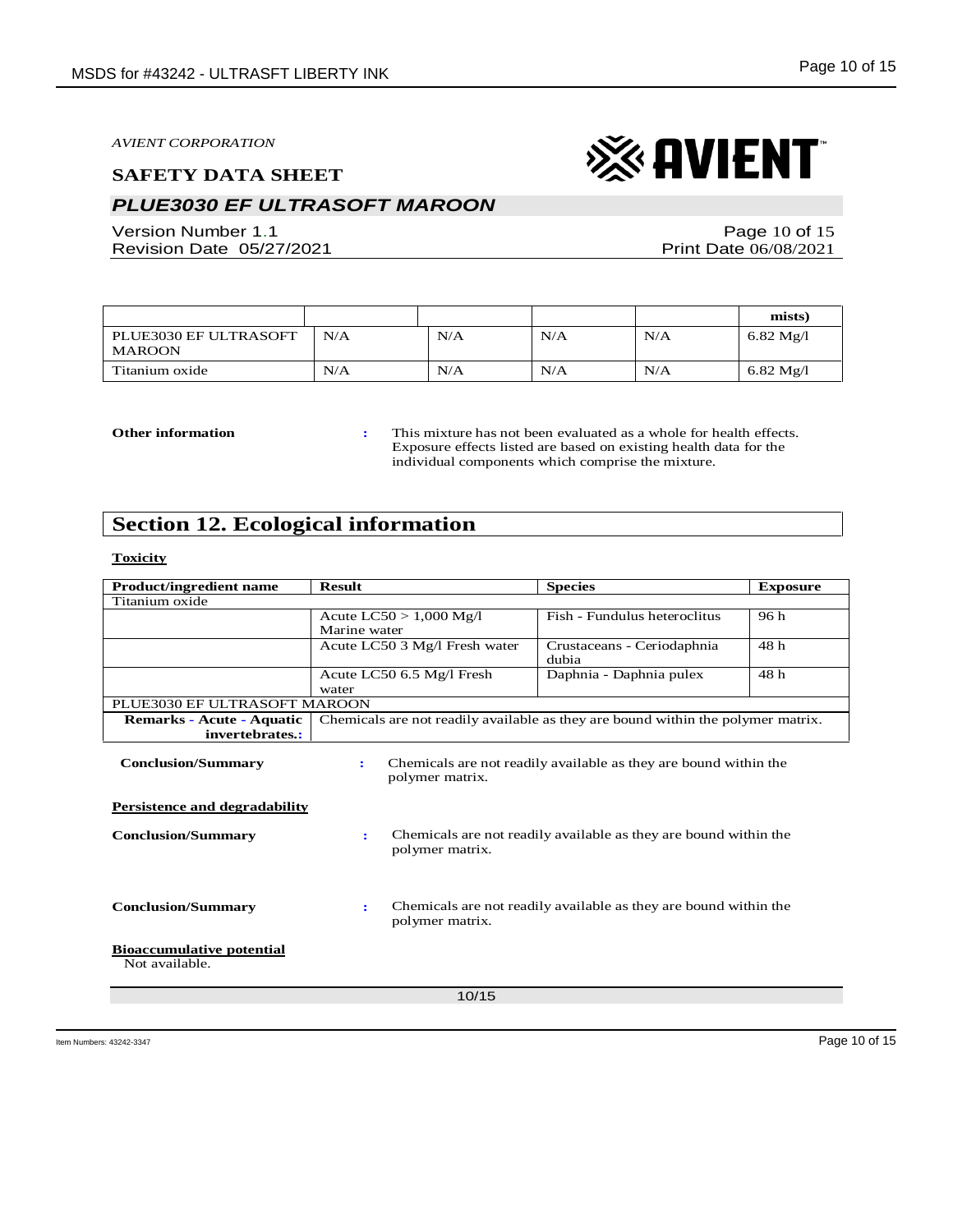### **SAFETY DATA SHEET**

# *PLUE3030 EF ULTRASOFT MAROON*

Version Number 1.1 Revision Date 05/27/2021

# ※ AVIENT

Page 11 of 15 Print Date 06/08/2021

#### **Mobility in soil**

**Soil/water partition coefficient (KOC) :** Not available.

**Other adverse effects :** No known significant effects or critical hazards.

## **Section 13. Disposal considerations**

**Disposal methods :** The generation of waste should be avoided or minimized wherever possible. Disposal of this product, solutions and any by-products should at all times comply with the requirements of environmental protection and waste disposal legislation and any regional local authority requirements. Dispose of surplus and non-recyclable products via a licensed waste disposal contractor. Waste should not be disposed of untreated to the sewer unless fully compliant with the requirements of all authorities with jurisdiction. Waste packaging should be recycled. Incineration or landfill should only be considered when recycling is not feasible. This material and its container must be disposed of in a safe way. Empty containers or liners may retain some product residues. Avoid dispersal of spilled material and runoff and contact with soil, waterways, drains and sewers.

**United States - RCRA Acute hazardous waste "P" List:** Not listed

**United States - RCRA Toxic hazardous waste "U" List:** Not listed

## **Section 14. Transport information**

| <b>U.S.DOT 49CFR</b><br>Ground/Air/Water | $\mathcal{L}$ | Not regulated for transportation.                              |
|------------------------------------------|---------------|----------------------------------------------------------------|
| International Air<br>ICAO/IATA           | $\mathcal{L}$ | Not classified as dangerous goods under transport regulations. |
| International Water<br><b>IMO/IMDG</b>   |               | Not classified as dangerous goods under transport regulations. |

## **Section 15. Regulatory information**

| <b>U.S. Federal regulations</b> | United States - TSCA 12(b) - Chemical export notification: None<br>of the components are listed. |
|---------------------------------|--------------------------------------------------------------------------------------------------|
|                                 | 11/15                                                                                            |
|                                 |                                                                                                  |

Item Numbers: 43242-3347 Page 11 of 15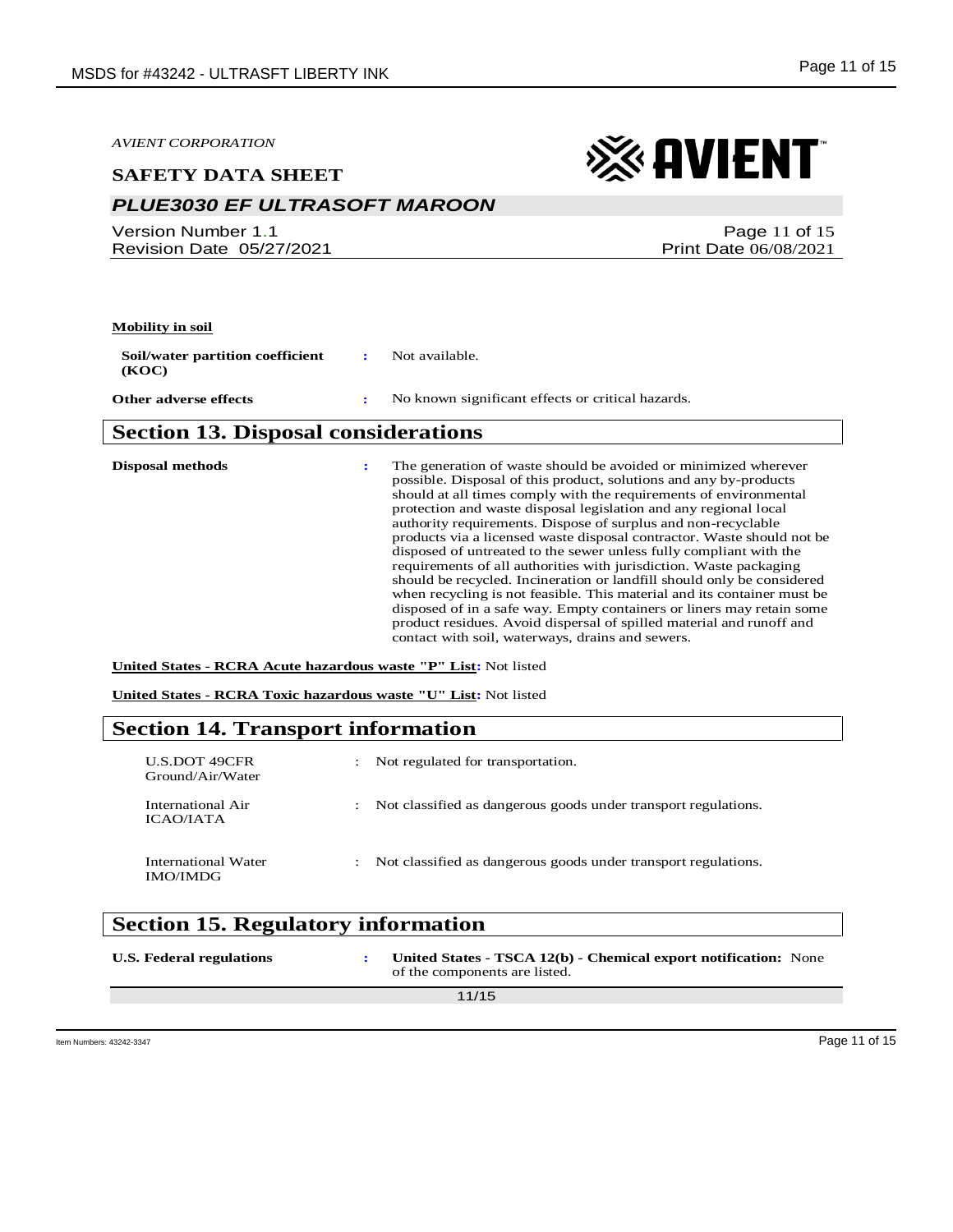#### **SAFETY DATA SHEET**

## *PLUE3030 EF ULTRASOFT MAROON*

Version Number 1.1 Revision Date 05/27/2021

Page 12 of 15 Print Date 06/08/2021

**United States - TSCA 4(a) - Final Test Rules:** Not listed **United States - TSCA 4(a) - ITC Priority list:** Not listed **United States - TSCA 4(a) - Proposed test rules:** Not listed **United States - TSCA 4(f) - Priority risk review:** Not listed **United States - TSCA 5(a)2 - Final significant new use rules:** Not listed **United States - TSCA 5(a)2 - Proposed significant new use rules:**  Not listed **United States - TSCA 5(e) - Substances consent order:** Not listed **United States - TSCA 6 - Final risk management:** Not listed **United States - TSCA 6 - Proposed risk management:** Not listed **United States - TSCA 8(a) - Chemical risk rules:** Not listed **United States - TSCA 8(a) - Dioxin/Furane precusor:** Not listed **United States - TSCA 8(a) - Chemical Data Reporting (CDR):** Not determined **United States - TSCA 8(a) - Preliminary assessment report (PAIR):** Not listed **United States - TSCA 8(c) - Significant adverse reaction (SAR):**  Not listed **United States - TSCA 8(d) - Health and safety studies:** Not listed **United States - EPA Clean water act (CWA) section 307 - Priority pollutants:** Listed **Phenol United States - EPA Clean water act (CWA) section 311 - Hazardous substances:** Listed **United States - EPA Clean air act (CAA) section 112 - Accidental release prevention - Flammable substances:** Not listed **United States - EPA Clean air act (CAA) section 112 - Accidental release prevention - Toxic substances:** Not listed **United States - Department of commerce - Precursor chemical:**  Not listed **Clean Air Act Section 112(b) Hazardous Air Pollutants (HAPs) :** Listed **Clean Air Act Section 602 Class I :** Not listed **Clean Air Act Section 602 Class II :** Not listed **DEA List I Chemicals (Precursor :** Not listed

**US. EPA CERCLA Hazardous Substances (40 CFR 302)**

not applicable

**DEA List II Chemicals (Essential** 

**SARA 311/312**

**Substances**

**Substances**

**Chemicals)**

**Chemicals)**

12/15



**:** Not listed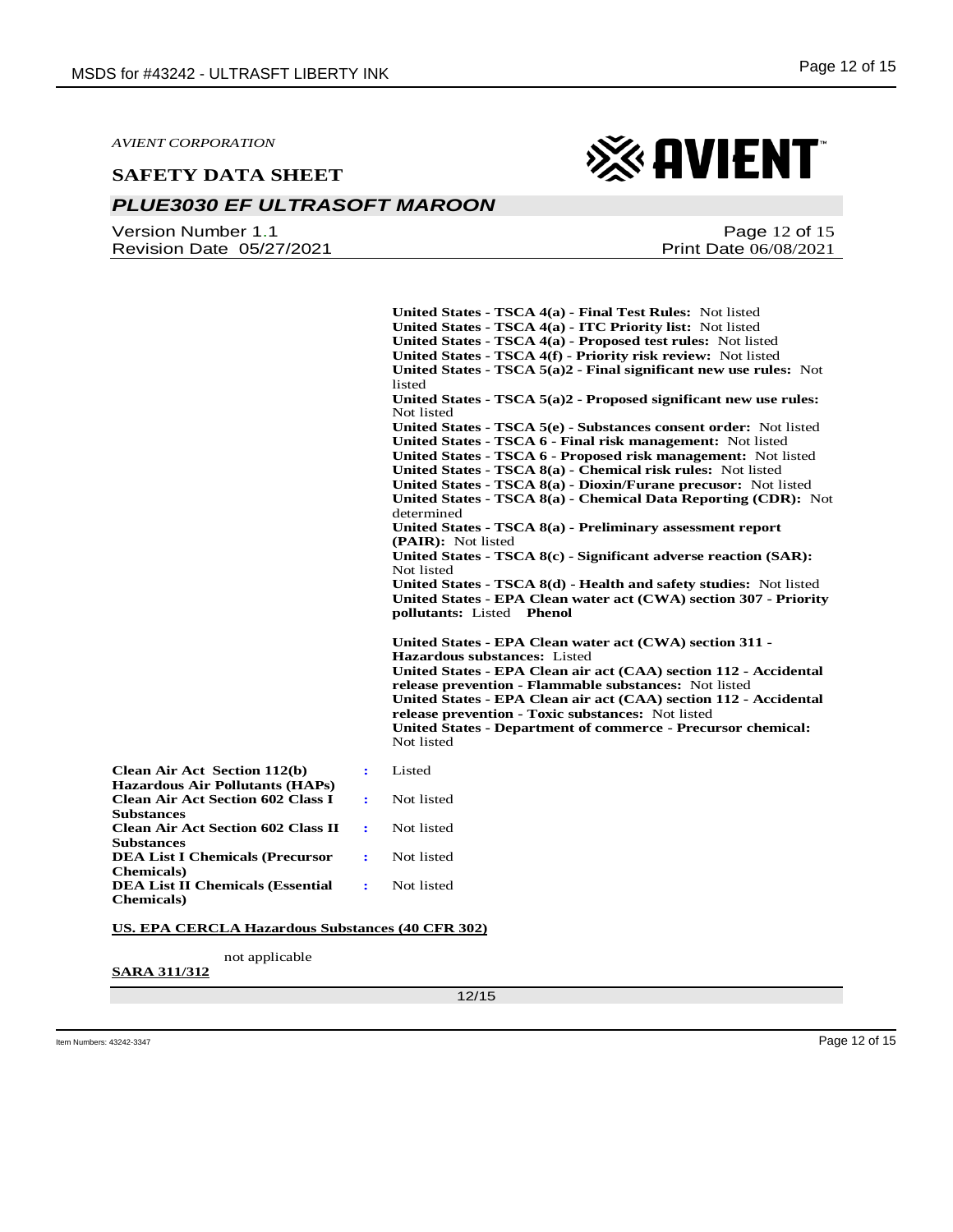### **SAFETY DATA SHEET**

## *PLUE3030 EF ULTRASOFT MAROON*

Version Number 1.1 Revision Date 05/27/2021

Page 13 of 15 Print Date 06/08/2021

**Classification :** Not applicable.

#### **Composition/information on ingredients**

No products were found.

| <b>Name</b>    |                   | <b>Classification</b>               |
|----------------|-------------------|-------------------------------------|
| Titanium oxide | $>= 0.3 - \leq 1$ | <b>CARCINOGENICITY</b> - Category 2 |
|                |                   |                                     |

Not applicable.

| <b>State regulations</b> |   |                                                                                                                                |
|--------------------------|---|--------------------------------------------------------------------------------------------------------------------------------|
| <b>Massachusetts</b>     | ÷ | None of the components are listed.                                                                                             |
| <b>New York</b>          | ÷ | None of the components are listed.                                                                                             |
| <b>New Jersey</b>        | ÷ | The following components are listed:<br>Ethene, chloro-, homopolymer<br>Calcium carbonate<br>Titanium dioxide<br><b>Ouartz</b> |
| Pennsylvania             | ÷ | The following components are listed:<br>Calcium carbonate                                                                      |
|                          |   | Titanium dioxide                                                                                                               |
|                          |   | Ouartz                                                                                                                         |

#### **California Prop. 65**

**WARNING**: This product can expose you to chemicals including Titanium dioxide, which are known to the State of California to cause cancer. For more information go to www.P65Warnings.ca.gov.

| <b>Ingredient name</b> | No significant risk level | <b>Maximum acceptable</b><br>dosage level |
|------------------------|---------------------------|-------------------------------------------|
| Titanium dioxide       | $\overline{\phantom{a}}$  |                                           |
| <b>Duartz</b>          | $\overline{\phantom{a}}$  |                                           |

13/15 **United States inventory (TSCA 8b) :** All components are active or exempted. **Canada inventory :** At least one component is not listed in DSL but all such components are listed in NDSL. **International regulations**

Item Numbers: 43242-3347 Page 13 of 15

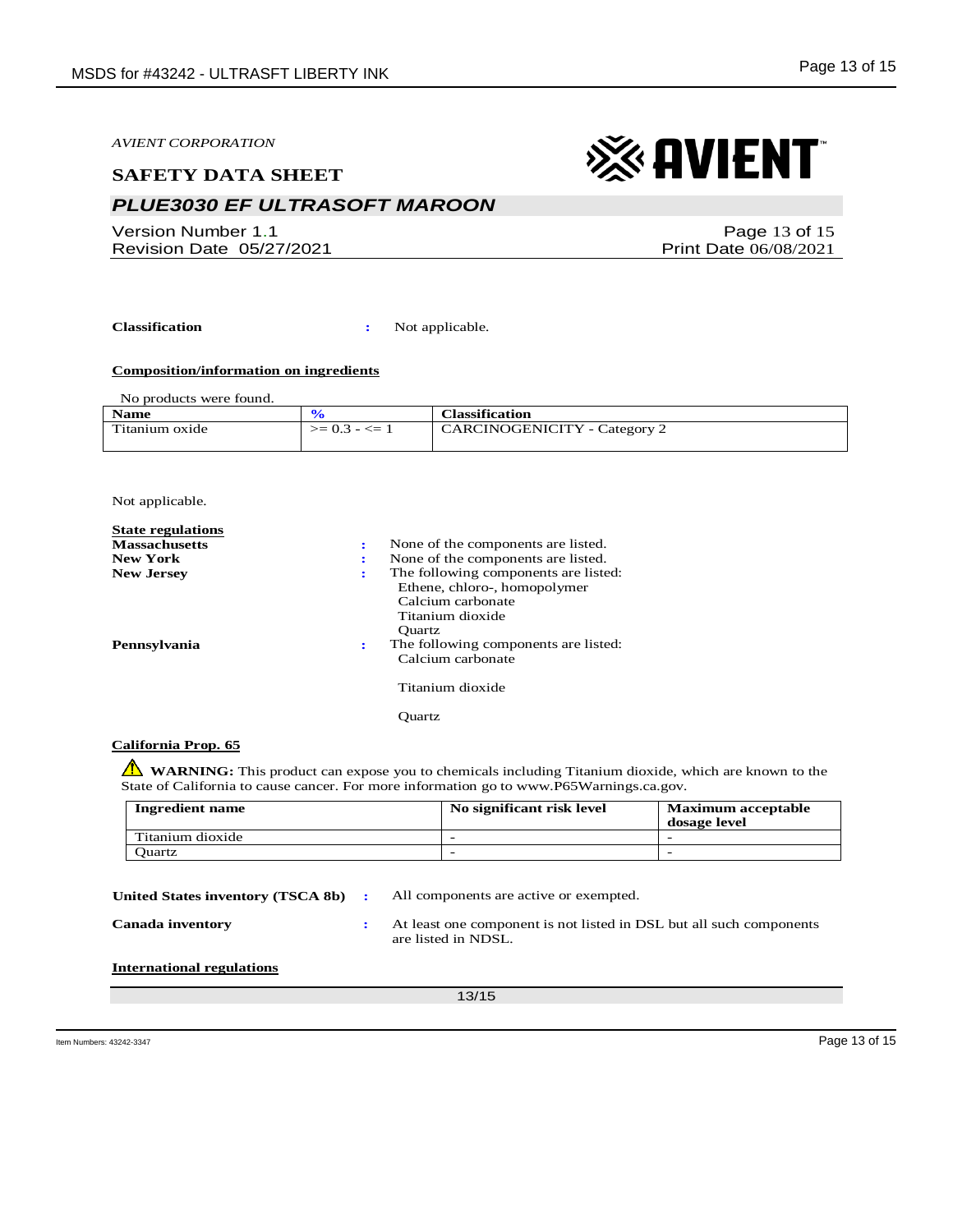#### **SAFETY DATA SHEET**

## *PLUE3030 EF ULTRASOFT MAROON*

Version Number 1.1 Revision Date 05/27/2021

# ※ AVIENT

Page 14 of 15 Print Date 06/08/2021

#### **Inventory list**

| Australia                |    | Not determined.                                                                            |
|--------------------------|----|--------------------------------------------------------------------------------------------|
| Canada                   | ٠. | At least one component is not listed in DSL but all such components<br>are listed in NDSL. |
| China                    |    | All components are listed or exempted.                                                     |
| <b>Europe inventory</b>  |    | All components are listed or exempted.                                                     |
| Japan                    |    | Not determined.                                                                            |
| <b>New Zealand</b>       |    | All components are listed or exempted.                                                     |
| <b>Philippines</b>       |    | All components are listed or exempted.                                                     |
| <b>Republic of Korea</b> |    | All components are listed or exempted.                                                     |
| <b>Taiwan</b>            |    | All components are listed or exempted.                                                     |
| <b>Turkey</b>            |    | Not determined.                                                                            |
| <b>United States</b>     | ÷  | All components are active or exempted.                                                     |

## **Section 16. Other information**

**Hazardous Material Information System (U.S.A.)**

| <b>Health</b>           |  |
|-------------------------|--|
| <b>Flammability</b>     |  |
| <b>Physical hazards</b> |  |
|                         |  |

**Caution: HMIS® ratings are based on a 0-4 rating scale, with 0 representing minimal hazards or risks, and 4 representing significant hazards or risks. Although HMIS® ratings and the associated label are not required on SDSs or products leaving a facility under 29 CFR 1910.1200, the preparer may choose to provide them. HMIS® ratings are to be used with a fully implemented HMIS® program. HMIS® is a registered trademark and service mark of the American Coatings Association, Inc.**

**The customer is responsible for determining the PPE code for this material. For more information on HMIS® Personal Protective Equipment (PPE) codes, consult the HMIS® Implementation Manual. History**

| <b>AAASLUL V</b>               |                                                                          |
|--------------------------------|--------------------------------------------------------------------------|
| Date of printing               | 06/08/2021                                                               |
| Date of issue/Date of revision | 05/27/2021                                                               |
| Date of previous issue         | 06/08/2020                                                               |
| <b>Version</b>                 | 1.1                                                                      |
| <b>Key to abbreviations</b>    | $ATE = Acute Toxicity Estimate$                                          |
|                                | $BCF = Bioconcentration Factor$                                          |
|                                | $GHS = Globally Harmonized System of Classification and Labelling of$    |
|                                | <b>Chemicals</b>                                                         |
|                                | $IATA = International Air Transport Association$                         |
|                                | $\text{IRC}$ = Intermediate Bulk Container                               |
|                                | $IMDG = International\,$ Maritime Dangerous Goods                        |
|                                | $LogPow = logarithm$ of the octanol/water partition coefficient          |
|                                | $MARPOL = International Convention for the Prevention of Pollution From$ |
|                                | 14/15                                                                    |
|                                |                                                                          |